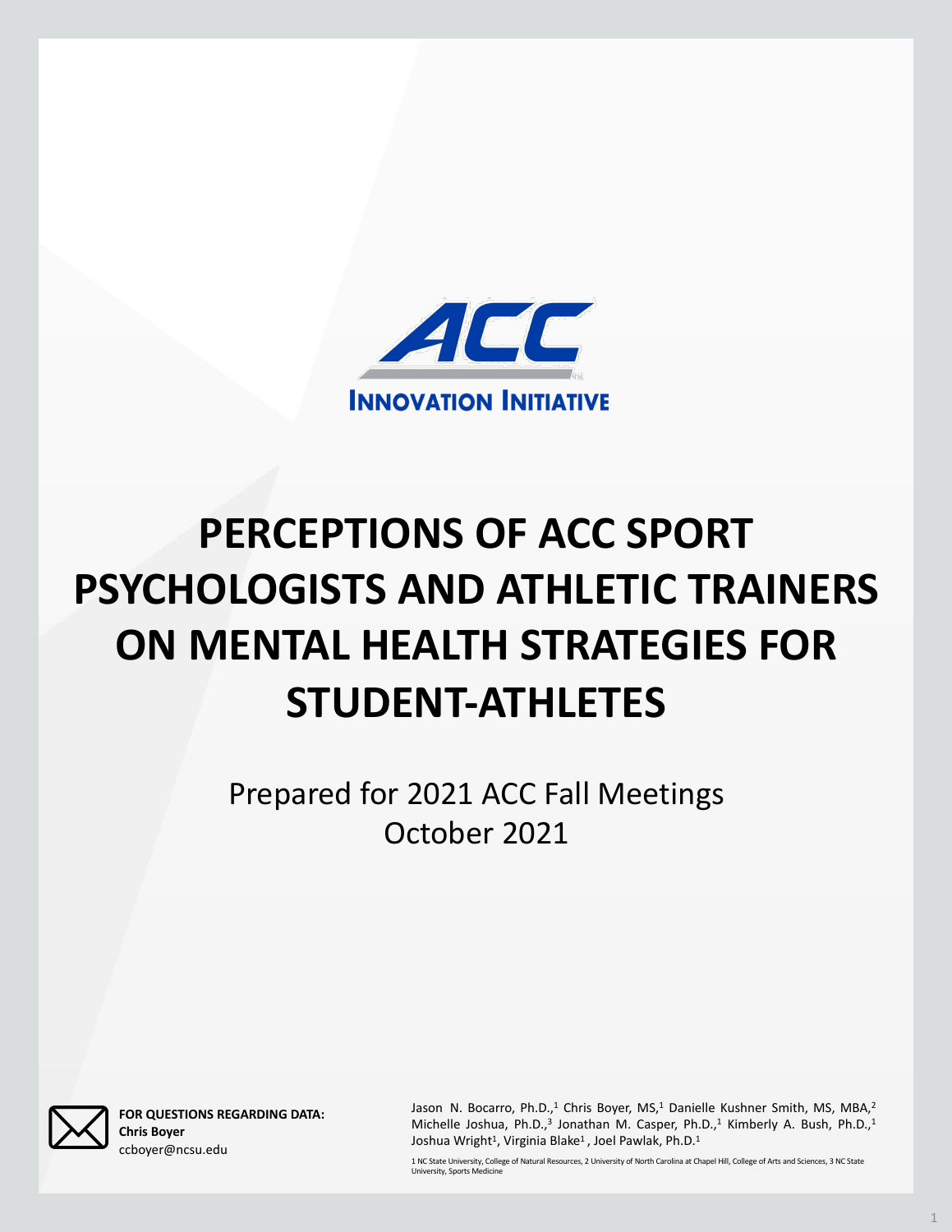### **FINDINGS**

#### **SA Mental Health Issues**

Overall, there was a reported recent increase in utilization among SAs driven by general health is under 19 environment. This has led to opportunities and threats related to the and *Solutions/Recommendations* sections.

Issues that SAs have been consistently presenting with more frequently transition challenges, and COVID-related testing, quarantine and health on to their home environments (food insecurity, violence, schedule structure

### **Utilization/Delivery/Telehealth Trends**

The utilization of mental health services was reportedly initially down in necessary interstate licensure mandates, and campus closure issues. It in[stitutions.](https://uncch.hosted.panopto.com/Panopto/Pages/Viewer.aspx?id=a5484f70-14b3-4fe8-acfa-adad00edd0e3) Another largely consistent response among focus groups is the significant shift to tele

### **Programs and Services**

There were a number of consistent themes and/or individual case exan services and programs as well as general consistency about what has not

Frequently reported successful programming and services included suid and administrators), forums and spaces for race and social justice discuss

Ineffective programs and services included "quarantine clubs," injured at topics, and optional programs due to no-shows. The reasons for the inefactive the overall barriers listed below.

#### FROM THE FO

*"We tried to do a group where they met at a certain time, where any practicing at night, there's people training* 

*"…that whole concept of athletes sharing their experiences, we've had men's lacrosse players that have shared really personal experiences, we've had football players, basketball players. I think hearing from men has really helped increase our utilization of services by men."*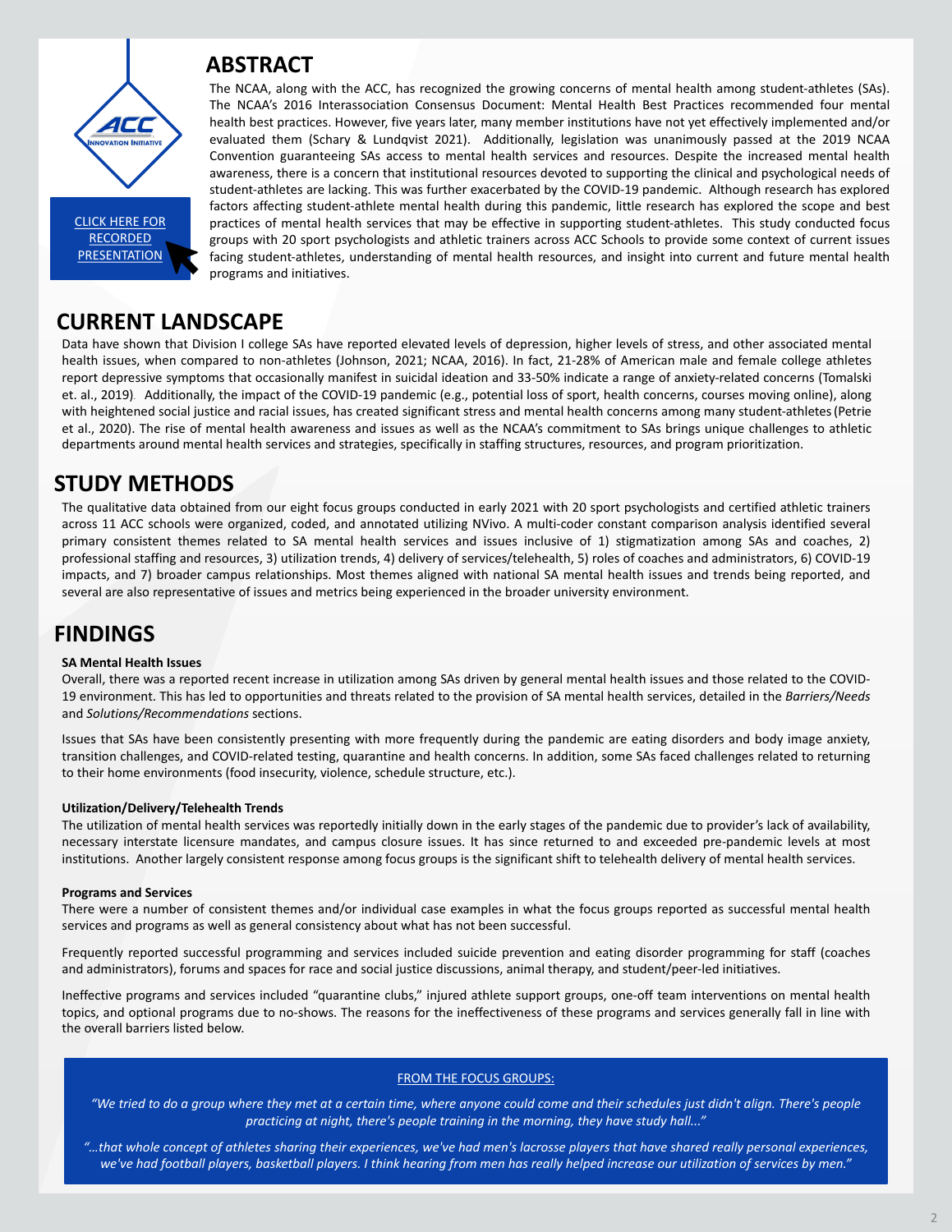| Institution | <b>FTE</b>                                             | <b>FTE/SA Ratio</b> |
|-------------|--------------------------------------------------------|---------------------|
|             | 3.0                                                    | 1/183               |
|             | 2.5                                                    | 1/228               |
|             | 2.0                                                    | 1/235               |
|             | 2.0                                                    | 1/237.5             |
|             | 3.0 (3.3 with contract providers during Academic Year) | 1/242               |
|             | 3.0                                                    | 1/253               |
|             | 3.0                                                    | 1/280               |
|             | 1.5                                                    | 1/293               |
|             | 2.0                                                    | 1/375               |
|             | 1.0                                                    | 1/385               |
|             | 1.0 (plus 2 individuals contracted as needed)          | 1/450               |
|             | 1.0 (plus 2 individuals contracted as needed)          | 1/510               |
|             | 1.0                                                    | 1/550               |
|             | 1.0                                                    | 1/620               |

### **CURRENT ACC INSTITUTIONAL MENTAL HEALTH PROVIDER STAFFING**

### **BARRIERS/NEEDS**

Despite the increased utilization rates and breadth of services and programming, the focus groups consistently cited ongoing barriers to usage and resource needs to maximize outcomes.

Barriers and needs most frequently cited in the focus groups were:

- $\triangleright$  SA time demands related to scheduling and attending mental health programs/services
- Ø SAs/Coaches still viewing mental health as secondary to physical health (strength and conditioning, athletic training, etc.)
- $\triangleright$  Lack of mental health providers/resources
- $\triangleright$  Lack of diversity in mental health service personnel
- $\triangleright$  Stigma of mental health services and issues among student-athlete populations and coaches
- $\triangleright$  No universally nor consistently applied effectiveness measures for the services and programming being provided

### FROM THE FOCUS GROUPS:

*"But at the same time, they're not willing to give anything else that they need to do, like with their meetings, workouts, practice. It's just so much that even if it's encouraged, it's just another thing that they have to do with their time."* 

*"I never like to throw a group under the bus, but a lot of times the coaching staff, how they respond to individuals, really, really affects their ability to get better."*

### **Staffing and Resources**

While not true for every participating ACC institution, there were approximately 50% of respondents who indicated a need for additional mental health providers and/or increased staffing levels. There were differences in exact needs; some respondents discussed more full-time sport psychologists, while others discussed increased budgets for outsourced resources. Also noted consistently was the need to improve recognition and/or rewards (compensation) for mental health staff. An additional theme was the importance of effective and collaborative utilization of other campus mental health resources (Counseling Center, LGBTQ/BIPOC/Religious Support Groups, etc.), however there are variations in the success and structures of such campus collaborations. There also remain significant inconsistencies in mental health provider staffing and service levels and models across the ACC as noted in the chart below, which likely should be discussed.

### FROM THE FOCUS GROUPS:



*"I think they're [Athletic Administration] supportive. They see the benefits, they're verbally supportive. I will say they're not supportive with funding by any means. When we say we need this person full time, they will say, 'Yeah, they can do a half day'."*

*"So I think even above the universities like even on a conference level. There's still varying levels of visibility and willingness to include mental health into those conversations. So like I feel like the culture has definitely changed from the bottom up and not so much from the top down."*

### **FINDINGS (CONTINUED)**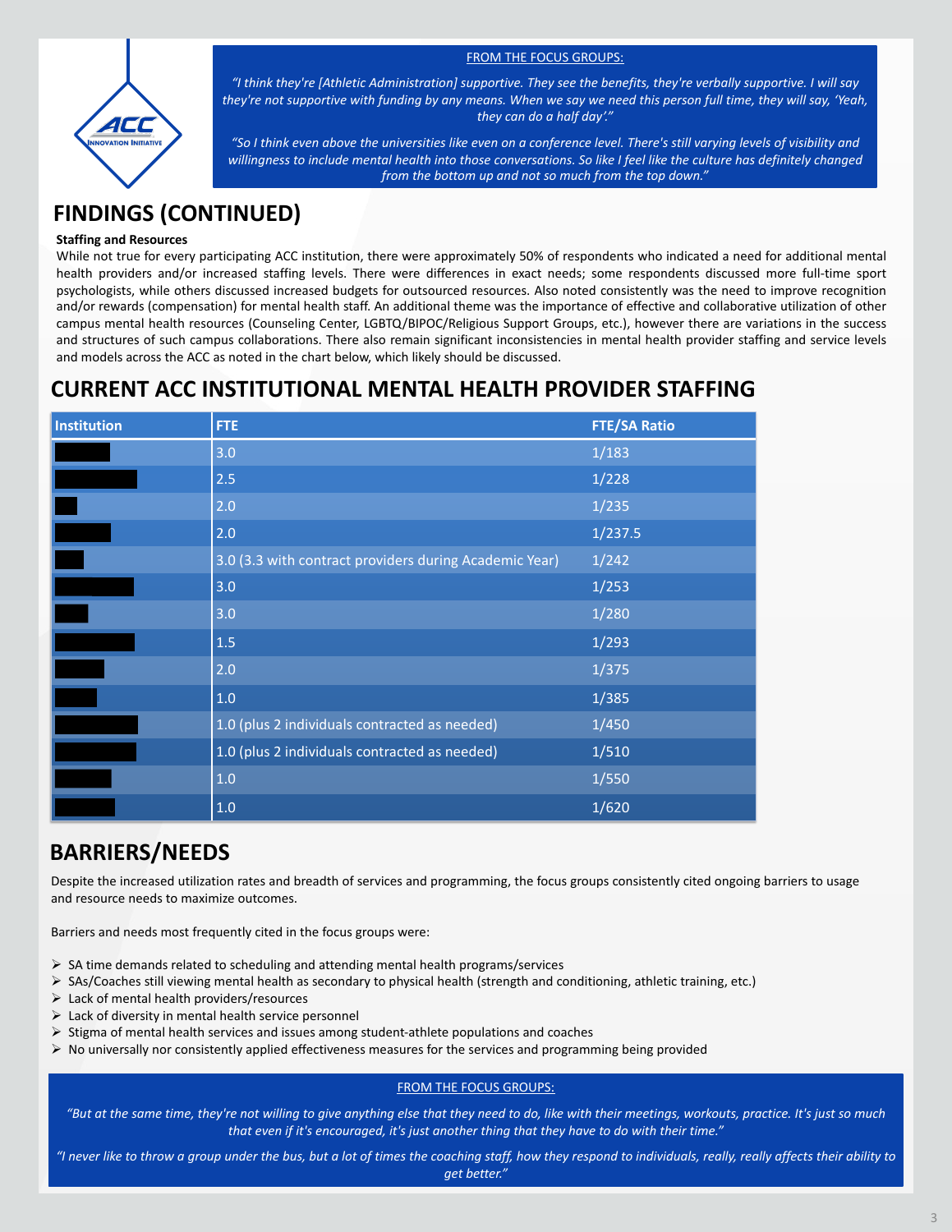The purpose of this study is to understand what sport psychologists and certified athletic trainers at ACC member institutions perceive as the most effective policies and practices to mitigate emergent mental health issues facing student-athletes. This is critically important as the demand for services combined with significant financial challenges facing universities will force many institutions to be more strategic with limited resources to address the increasing demand for mental health and wellness services.

Based on our focus group data, relevant literature and NCAA mental health legislation, we make the following SA mental health recommendations to ACC institutions for consideration.

### **SOLUTIONS/RECOMMENDATIONS**

Our data indicates that athletic department leadership and coaches need to outwardly acknowledge the importance of mental health to broader staff and SAs in order to destigmatize issues and service usage. Additionally, recruiting, hiring, and retaining mental health providers who represent the diversity of the SA population is an integral step in better serving SAs and overcoming a barrier to use.

- Mandatory mental health education/wellness classes for SAs at all ACC institutions **1**
- Access to readily available, qualified, and confidential mental health providers for all SAs on all ACC campuses **2**
- Improved recruitment and hiring of mental health service providers who better represent the constituents they serve **3**
- Continued availability and refinement of safe and effective telehealth services **4**
- Development of consistently defined and applied effectiveness measures (SA feedback, utilization rates, reporting protocols, etc.) **5**
- Improved/continued utilization of other campus mental health resources (counseling center, LGBTQ/BIPOC/religious support, etc.) **6**
- Establishment of an ACC Mental Health Leadership Team **7**
- Identification of a current SA "Mental Health Champion" at all ACC institutions **8**

While telehealth comes along with its own sets of challenges, there is consensus that it should have a role in future services planning, and is sometimes preferred by SAs (e.g., those who have already built a relationship with the provider, are comfortable in their home space, or for shorter maintenance or check-in appointments). Data indicates that in-person services should still be the primary method of delivery, and proximity to SAs is critical. Respondents specifically noted that being "seen and close" are factors in utilization rates.

An essential solution to both aid SAs as well as mental health providers employed by ACC institutions is a mandatory mental health class for firstyear SAs. Currently in place at one ACC school, this class not only has helped to destigmatize mental health but also created open communication and increased awareness of services from the onset of participation as an SA. This class, which may vary in context and credit status at individual schools, would also support the proliferation of peer relationships, support, and community, tying together themes of successful mental health programming.

#### FROM THE FOCUS GROUPS:

*"…but I think that's [telehealth] helped and gave people someone that they can feel that they can talk and not have to necessarily go to the room where somebody sees them waiting outside the psychologist office. I think that goes into the stigma of getting help."*

*"What we saw, and I said in our initial findings after this first semester is that…the amount of contact that we had out of our 93 incoming freshman student athletes that took our class in the fall, we did not see one of them after class started in the normal, what we would have expected, timeframe for what we would have expected to be a reason…We did have a lot of teams that we spoke to every day for like two minute COVID check ins, but our hypothesis is that, in fact, by providing these skills, hopefully they're redundant, but for others, they're brand new material that they can interact with each other and with themselves in a different way, and maybe we will not see them in the same way."*

*"I can tell you a million times what you're feeling is normal, I know that your sport is your identity and you can't do it right now and that sucks, and we're here for you, but coming from an athlete is so different, and I feel like it makes a world of difference for those kids."*



### FROM THE FOCUS GROUPS:

*"We've talked just briefly about any way to get a network like a sports psychologist network amongst power five schools or colleges or something that you can refer to..."*

*"So if it becomes part of the culture of that sport, then it's more utilized."*

*"I wish that the coaches could see…we could do better by helping your athletes be a whole human instead of just someone who kicks the ball really well."*